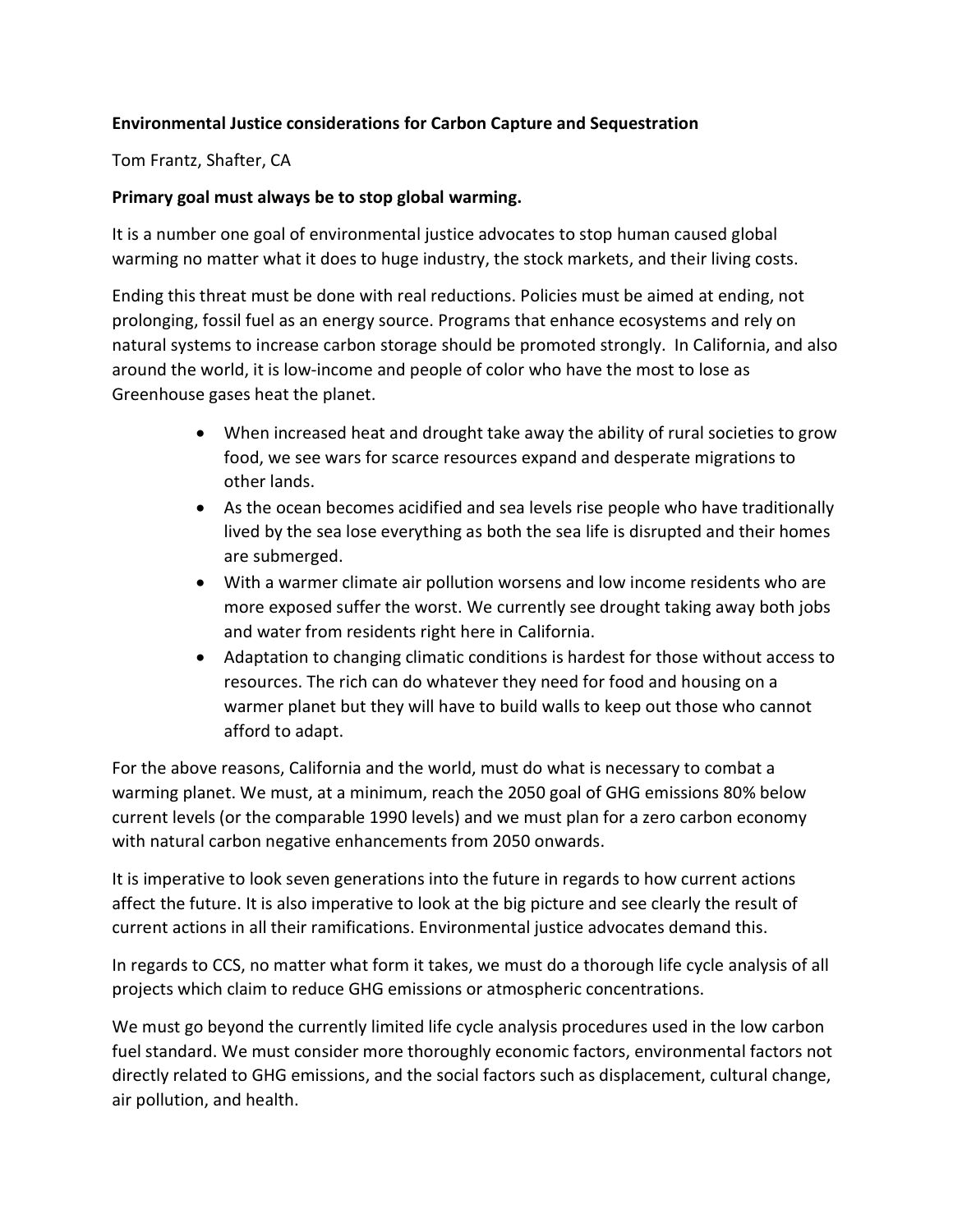It is obvious we must greatly speed up the rate of reductions over the next few years. Also, we must move directly towards the for 2030 goals with plans that carry us to 2050 and no pause in a continuing downward spiral to zero carbon.

For the 2050 goal of reducing total GHG emissions 80%, it is obvious that electrical generation emissions must be reduced more than 80%. California, in fact, must double its electrical output and decrease the related carbon emissions to nearly zero by 2050. It is imperative that we must reduce emissions from electrical generation at least 95% below that sector's total current emissions while increasing generation dramatically.

Other sectors are not going to make the 80% reductions by 2050 so electricity can and must make up the difference.

- Agriculture, some heavy manufacturing like cement and glass factories, and heavy duty long distance transportation, including air travel, will continue to use some fossil fuel and not be likely to reduce emissions by 80%.
- Most other transportation, such as private vehicles and short run buses and trucks, must be electrified. Our heating of buildings must transition quickly away from natural gas to electricity.
- The population will also expand demanding more electricity for all energy needs.

# CCS and electrical production using fossil fuel

Even though there is no viable project to do this in California, there is a lot of misguided talk about how much CO2 is sequestered when CCS is used with fossil fuel electrical generation. Importantly, the only figure that should mean anything is not how much CO2 is sequestered but how much is released per net MWh of production to the grid. An 1100 MW fossil fuel project with CCS is not taking 3 million cars off the road, as it may advertise, but it is instead releasing CO2 equivalent to placing an extra 300,000 cars on the road.

A big question that should be answered today is how many pounds of CO2 per MWh of electricity to the grid can be allowed in 2050 with or without CCS? It does little good to reach 2030 goals with CCS technology built into new power plants if that technology is useless in terms of 2050 goals when most of these new power plants will still be in operation.

In 2050, the 300,000 GWh of electricity used today in California will double to 600,000 GWh. But, the emissions of today (or in 1990) need to be reduced by 80%. In other words, the GHG emissions from electrical production should drop from around 90 million CO2e MT today to 18 million MT in 2050.

Today we have reached an average GHG efficiency level for total electrical production of approximately 600 lb CO2e/MWh. In 2050 we will need an average efficiency level of 60 lb CO2e/MWh. This is about 10% of the current average and that is the bottom line for emissions in 2050.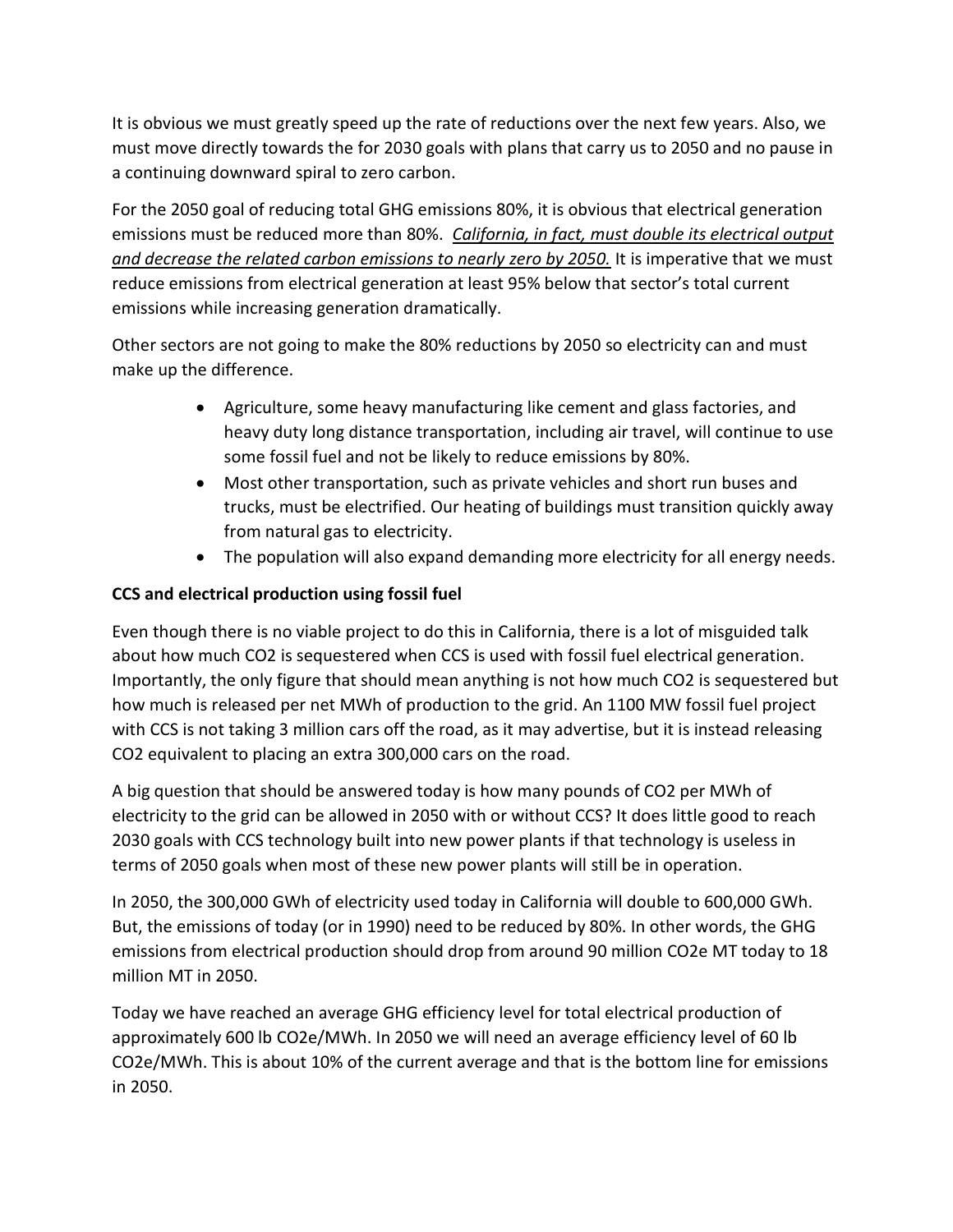- A lifecycle look at wind and solar CO2e emissions per MWh gives figures around 20 to 60 lb of CO2e per MWh with optimal manufacturing efficiencies in place. There might be room for a few fossil fuel power plants with CCS technology if the average rate of emissions is less than 200 lb CO2e/MWh.
- But, there is no CCS with fossil fuel technology conceivable today which can do this, especially with a true life-cycle emissions analysis.

HECA, poster child for CCS, was touted as a clean coal power plant and/or low carbon fertilizer manufacturer.

It would capture and sequester 90% or 3 million tons of CO2 per year and produce 350 MW to the grid when operating. But, when the CEC analyzed the immediate, on-site power balance, taking into account the gasifier, air separation unit, and all the energy needed to compress and inject the CO2, they came up with a net 60 MW to the grid under the best circumstances.

- HECA would release 300,000 tons of CO2 per year. Operating 90% of the time, that is over 1200 lbs of CO2 per MWh. Well above California's current SB 1368 emission performance standard of 1100 lbs per MWh.
- To be of any use whatsoever, HECA would have to capture and sequester 99% of its CO2, not 90%. But the cost of that would be prohibitive. The cost was already prohibitive at around \$4 billion for this 60 MW of net production.
- Since the cost is so high, why bother? It certainly is not useful to low-income residents to have to pay subsidies for this high cost, relatively high carbon electricity source, that fossil fuel producers think may keep them in business a few more years. The DOE and the PUC were jumping at the chance to subsidize this project, even going to illegal means at one point if PUC emails are to be believed. The subsidy money could have been better used for truly clean solar and wind subsidies in low income communities instead of this polluting and expensive project.
- HECA, of course, was using imported coal as the fuel. Going to natural gas with the same technology may cut the CO2 emission rate by as much as 50%. But, even 600 lb CO2 per MWh would be useless in 2050 if the average needs to be 60. It may be low carbon today and helpful for 2030 goals but we have to look to 2050 to justify these expensive projects.

HECA had other problems.

 HECA needed massive amounts of usable irrigation water for cooling; it took hundreds of acres of prime farmland out of production; it put hundreds of tons of criteria air pollutants into the air, it put the equivalent of 900 new truck trips daily onto country roads, it had a huge waste stream, and it would have forced a low-income farm labor camp of 200 families to live adjacent to a coal depot where two coal trains a week would be unloaded for the next 25 years. These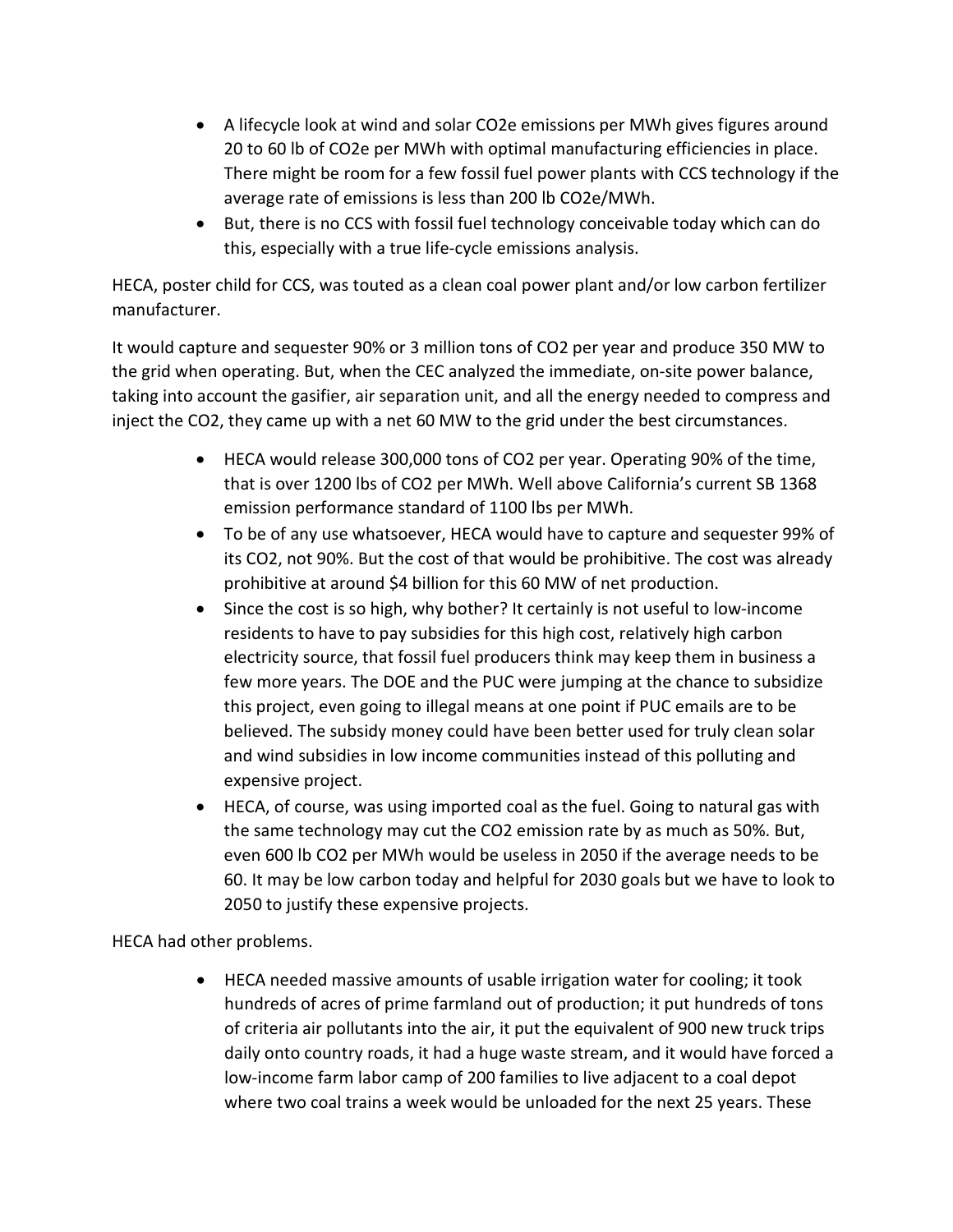are classic environmental justice issues that were seemingly ok for Kern County residents to live with but not Long Beach where the project was first proposed.

 HECA did not come close to producing a form of hydrogen that would be useful in fuel cells. That would have been far more expensive and produced an even bigger waste stream. In fact, HECA did a disservice to any notion of producing a clean fuel like Hydrogen here in California.

Finally, before leaving this discussion of CCS and fossil fuel there is the matter of the production of the fossil fuel for use in these projects. We know coal mining is a disruptive ecological disaster and releases methane in the process. Fracking and waste water disposal are giving us environmental nightmares as well. New oil train depots and pipelines, plus the exporting of coal and pet coke, are all steps backwards in terms of ending global warming. Life-cycle emissions including production and oil industry exports must be counted when government decides it is ok to keep using fossil fuel as long as we capture the CO2 and sequester it. Environmental Justice demands a life-cycle assessment of the entire fossil fuel industry if we are to put a bandaide on part of it through the use of CCS.

# Biomass for electricity with CCS has a lot of the same issues as fossil fuel but also many unique issues.

Biomass energy is very inefficient, very dirty and not a sustainable resource for energy production.

- Collecting, grinding, and transporting biomass is energy intensive, especially in the forest where access is limited.
- Burning biomass is less efficient than coal. The fuel has less energy per ton and a lot more moisture which combine to make less electricity per ton and higher amounts of CO2/MWh.
- Biomass incinerators endanger the lives of nearby residents because of the constant stream of particulate matter especially when they have historically failed often to keep emission control units operating properly with this dirty and complicated fuel source.

Is Biomass a truly renewable fuel or is it partially renewable or is it just as dirty as fossil fuel in terms of CO2 emissions? A life cycle assessment is needed to analyze this process. It gets more complicated with CCS introduced. Is it truly carbon negative? Is it viable or sustainable? Is the process worsening criteria air pollutants in places failing to meet National Ambient Air Quality Standards?

These questions must be answered before promotion of CCS and carbon negative generation of electricity from biomass. It is generally difficult to achieve carbon negative emissions using CCS if you can't start with authentic carbon neutrality in the fuel source.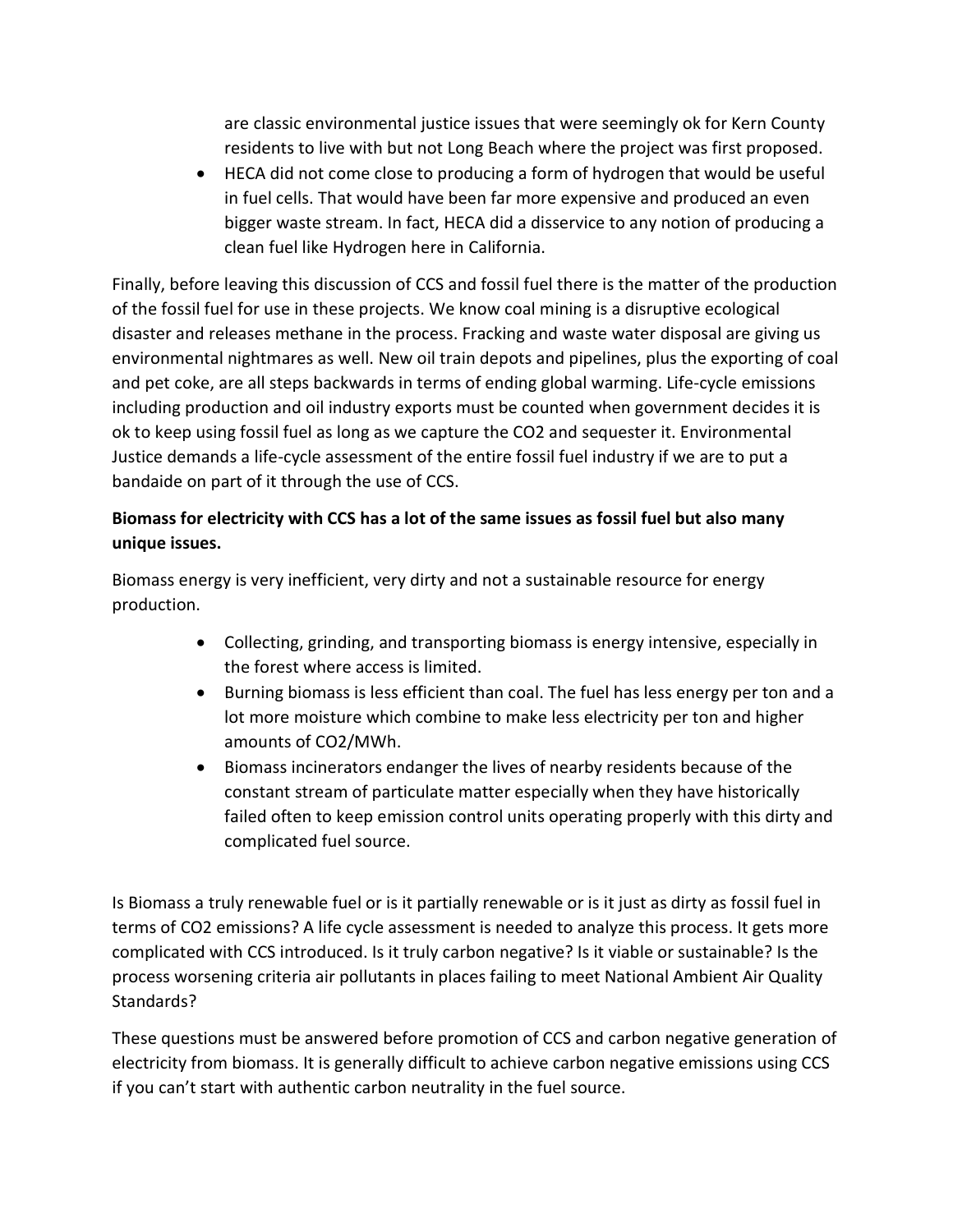- In order to define the burning of biomass as carbon neutral, it has to be accepted that over a 30-100 year period (depending on location), new tree or plant growth, will absorb the amount of carbon released by the burning. But, that assumption may kill us because CO2 in the atmosphere is increased instantaneously as the biomass burns thereby heating the planet even further. There is a huge bubble of new CO2 just at the time when decreases would have the most beneficial effect on moderating global warming and when increases can be fatal in terms of tipping points. Before going too far down this road of carbon neutral biomass incineration somebody needs to decide how large this bubble is going to be and if we can afford it in terms of current global warming and tipping points.
- Some will continue to insist the biomass from the forest is renewable and it doesn't matter how long it takes because eventually the accounting balance will be carbon neutral. But, consider that the biomass facility will not operate long enough to reach the point of carbon neutrality. After 30 years of operation the plant is obsolete but the bubble of CO2 will continue for perhaps another 50 years until full absorption by new plant growth. Perhaps the carbon accounting should be based on what happens during the life of the facility and not be extended to some unknown future long after the facility is shut down?
- Even without the extended time period for recouping the CO2 in order to declare carbon neutrality, there is also a question of alternatives and what use of biomass is the best in terms of limiting or preferably decreasing CO2 in the atmosphere? In terms of GHG emissions is there a better use for agricultural waste, or for dead trees in a forest, other than chipping, shredding, hauling, and incineration? Note: the term incineration is meant to be generic for all forms of burning with or without higher pressures and/or oxygen.
- That fact that almost all biomass can be incorporated into the soil either with help or through natural processes should always be part of the alternatives thoroughly analyzed. Biomass builds the carbon content of the soil up to a maximum stabilization point where additional biomass is needed to simply maintain the level of carbon sequestration in the soil. CO2 is continually released from organic processes in the soil but there is a huge capacity for building up the level of sequestration that has potential for reducing significantly levels of CO2 in the atmosphere. That alternative should always be part of the accounting calculations.

Two parts of the carbon cycle are not always analyzed properly with biomass.

- Increased biomass in the soil leads to faster plant growth and increased sequestration of carbon in the soil.
- Decreased biomass in the soil slows down plant growth and decreases sequestered soil carbon. In other words, there is nothing carbon neutral about burning biomass. It puts CO2 into the air that would otherwise be sequestered in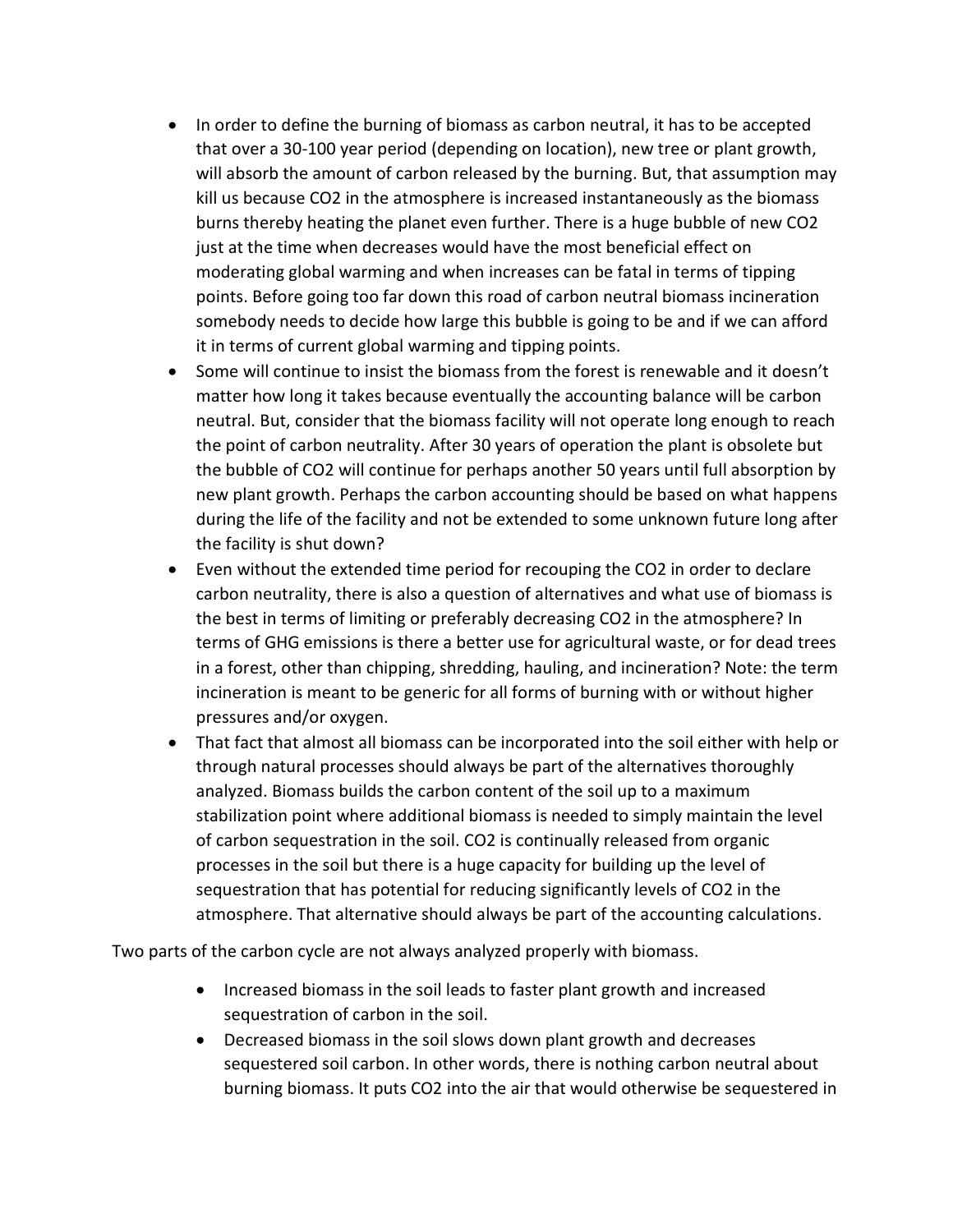the soil. This fact needs to be part of the life cycle analysis of CO2 emissions from burning biomass.

- To be redundant for emphasis, in the forest there are trees which, in the ideal situation, are in carbon balance with the forest soil. As trees die, new growth makes use of the carbon and nutrients resulting from the breakdown of woody biomass. This woody biomass contains moisture and nutrients. It is 1% nitrogen for example. Trees that die and are harvested are often 75 to 150 years old and it takes that long, under ideal conditions for new growth to replace the carbon stored in these trees.
- Removing trees from a forest is the same as removing carbon from the soil. That is the part of the carbon life cycle no one wants to look at. Soil is the biggest reservoir of carbon on earth. There is three times as much carbon in soil as there is in the atmosphere.
- When the soil loses some of its carbon its capacity to grow plants which absorb carbon from the air is naturally decreased.

Therefore, to claim that burning trees for energy is carbon neutral is really nonsense. First, a huge amount of carbon is released to the atmosphere and is not reabsorbed for many years. Second, the rate of new growth may be significantly slower than the original growth. So, we are increasing atmospheric carbon at a time when it is most critical to stop because right now the world is facing the dynamics of escalating irreversible climate change. Second, even if the change were to be gradual, the regrowth of the carbon which has been incinerated will be slower because the soil has been weakened.

Forest biomass and agricultural biomass are not sustainable energy sources.

- Forest biomass is greatly limited due to the total area available and inaccessibility of many areas. Also, there is really no such thing as surplus or waste biomass in a forest in terms of the carbon cycle.
- The nutrients and carbon produced in agricultural biomass must be provided and supplemented with high energy manufactured inputs which offset any gains of annual replacement rates of carbon. There is no waste biomass in agriculture, only inconvenience.

In summary, when looking at the whole picture, burning biomass for energy is probably just as harmful for global warming as burning fossil fuel. It may actually be worse because it releases twice as much CO2 than a natural gas power plant per MWh. If and when CCS is applied to the process of incinerating biomass, it would very likely not be carbon negative because the CO2 not captured and still released would be large compared to the net energy output.

The ancillary energy needs, especially for this inefficient fuel would greatly decrease net energy output. The carbon negative calculation depends on a very lengthy regrowth period in a forest. It is doubtful that biomass with CCS can contribute to our needs in 2050 for total CO2 emission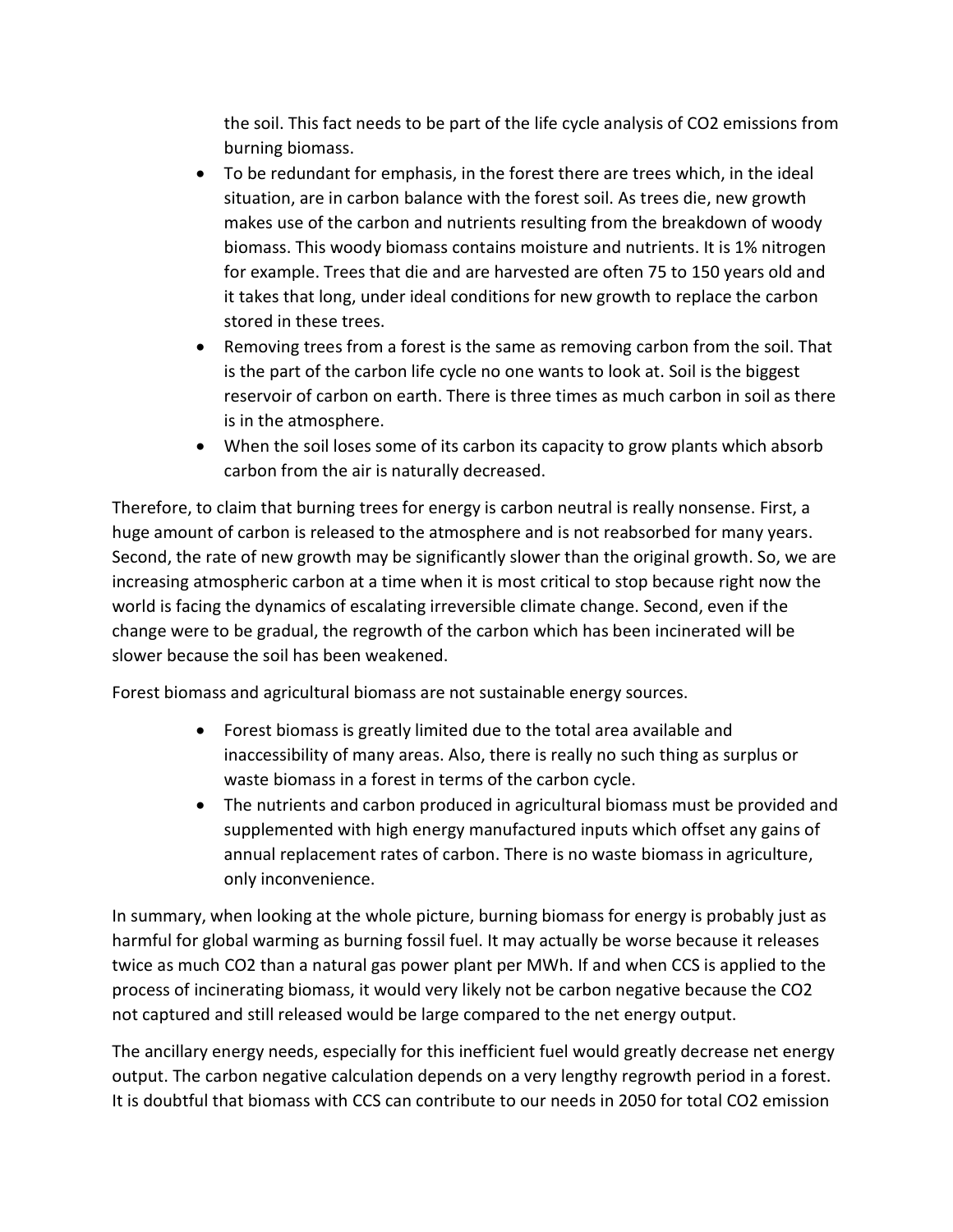rates well under 100 lbs of CO2 per MWh. We also know the amount of biomass available, even using aggressive, soil depleting rates of removal for energy production, will never be more than a tiny fraction of our total energy needs in 2050.

It should be emphasized that the dirtiness of the whole process makes it unacceptable to environmental justice communities. Where are these facilities to be located and which lowincome communities will receive all the trucking through their area? Why should they have to subsidize this basically cave man invented method of procuring energy with higher energy rates because of inefficiency and perhaps and expensive CCS technology that probably does nothing to end global warming?

### Sequestration of CO2

There are a lot of environmental justice issues surrounding the sequestration part of CCS. Two methods are proposed; Enhanced Oil Recovery and direct injection in a Class VI well likely underneath a low income community or under someone's farmland. This applies to CCS using CO2 from fossil fuel, biomass or other processes such as fermentation.

Neither of these two methods, EOR or direct injection, are acceptable in terms of environmental justice.

First, consider EOR.

- EOR increases supply, and perpetuates the myth that fossil fuel will always be available. We cannot possibly burn all the known oil reserves and keep global warming under 2 degrees centigrade.
- The produced oil from CO2 injection or EOR has no other viable means of production and will increase global warming.
- Environmental Justice says the world cannot afford this type of dangerous and energy intensive oil production which both increases the fossil fuel supply and also increases the rate of GHG emissions from its production. Someone else has already taken the credit for the capture of the CO2 so this new oil likely has a much higher carbon intensity than more traditionally produced oil. It doesn't make sense to increase oil production through a method designed to decrease CO2 emissions from power plants. This reasoning is similar to why it does not make sense to build extensive new oil pipelines.
- With EOR through injection of CO2 there are threats to nearby groundwater. This threat is unacceptable with or without global warming causing drought and massive water shortages in California.
- There is a lot of doubt about how much CO2 is permanently sequestered in an old oil field and who is ultimately responsible for keeping it there over the next thousand years.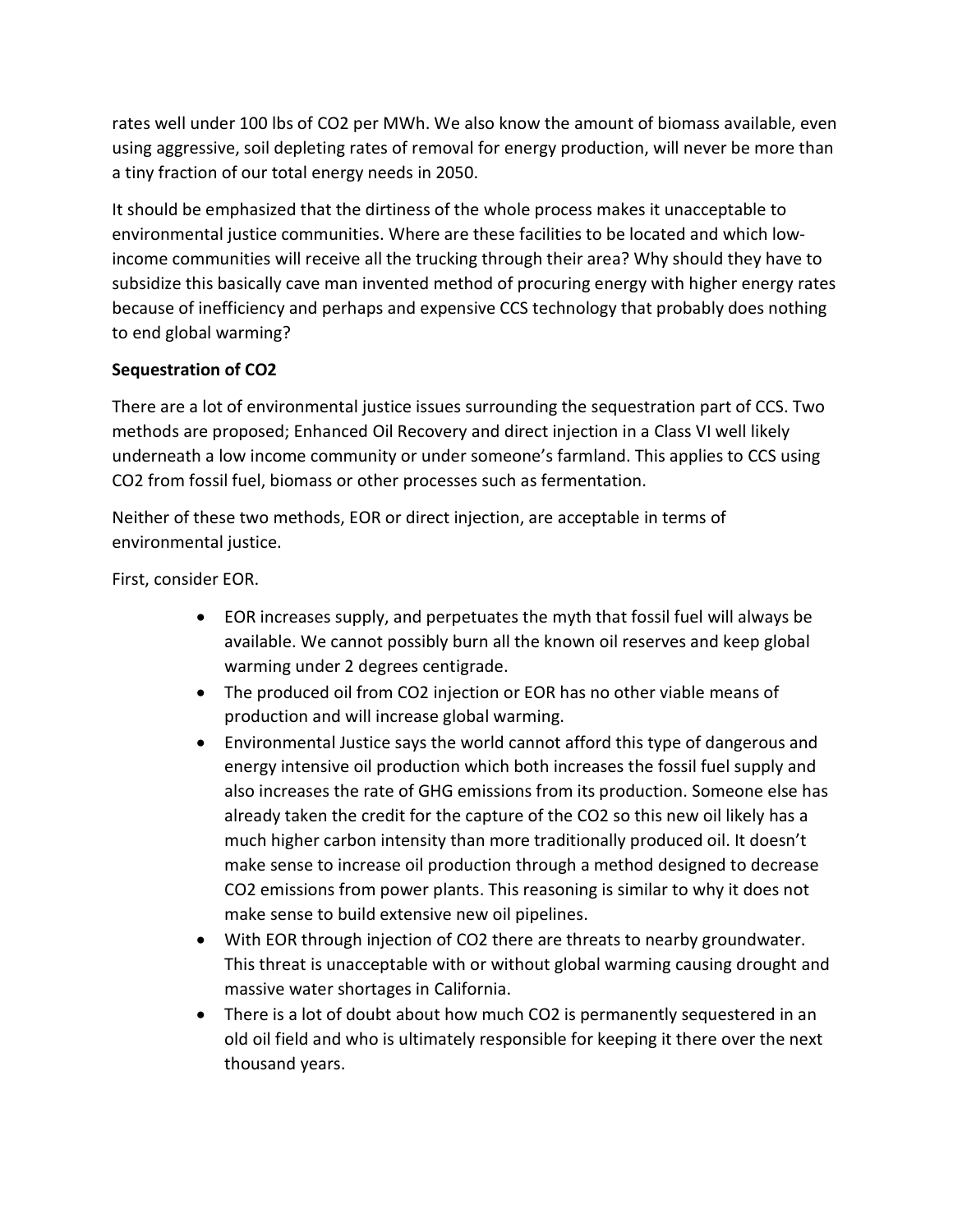Environmental justice asks for a complete lifecycle analysis for EOR with CO2 projects. Fossil fuel use must be phased out rapidly so any project claiming to continue use of fossil fuel with CCS in order to make it viable, must play by very strict rules. Methane leaks from coal mines, natural gas leaks from pipelines and storage projects, all must be considered in calculating CO2 rates of electrical production using CCS.

It must be a requirement that negative environmental impacts from CCS projects be fully and directly mitigated in the community where the project takes place. In an ideal world, a cleaner environment would result in impacted communities if current power production and oil production using fossil fuel were phased out as the goals of AB32 are met. CCS with EOR continues many operations that are currently massive pollution sources. These new operations can potentially polluting worsen current negative environmental situations.

Deep well injection into a saline formation is also problematic.

- No community in the San Joaquin Valley that I am aware of would welcome this activity beneath their communities even though political leaders may welcome it because of tax dollars. That is always this disconnect between leaders elected with money from big polluters and the majority residents of low income communities.
- Farmers in Kern County have already announced their displeasure at the recent proposal by HECA to inject CO2 under their property. If land owners have the rights to the pore space under their land it will never happen and money is not an issue.
- Real reasons of concern are threats to ground water and potential leaks. We always have large, high atmospheric pressure, episodes of almost zero air movement during our winters causing ground fog in the first 1,000 feet of the atmosphere to linger for weeks at a time trapping pollution. These same conditions can trap CO2 and keep it from dispersing. Everyone should know that a concentrated cloud of leaking CO2 can mean instant death and it has happened. Lake Nyos in 1986 is the classic example. Restaurant workers have also died from high CO2 poisoning and it has happened many times to miners. Any leak under the right weather conditions can kill nearby farm workers or residents even if the injection and subsequent leak is several miles from a town or city.

### What about earthquakes and CCS?

- There are unknown faults in a lot of the San Joaquin Valley where the CCS projects would be proposed. Perhaps the safest place for injection would be in the Tulare Lake Bed region or around Visalia on this map.
- Just in 2016 an unknown fault was discovered a couple miles from the Westcarb Kimberlina simulation of CO2 injection. 16 measurable earthquakes resulted. The